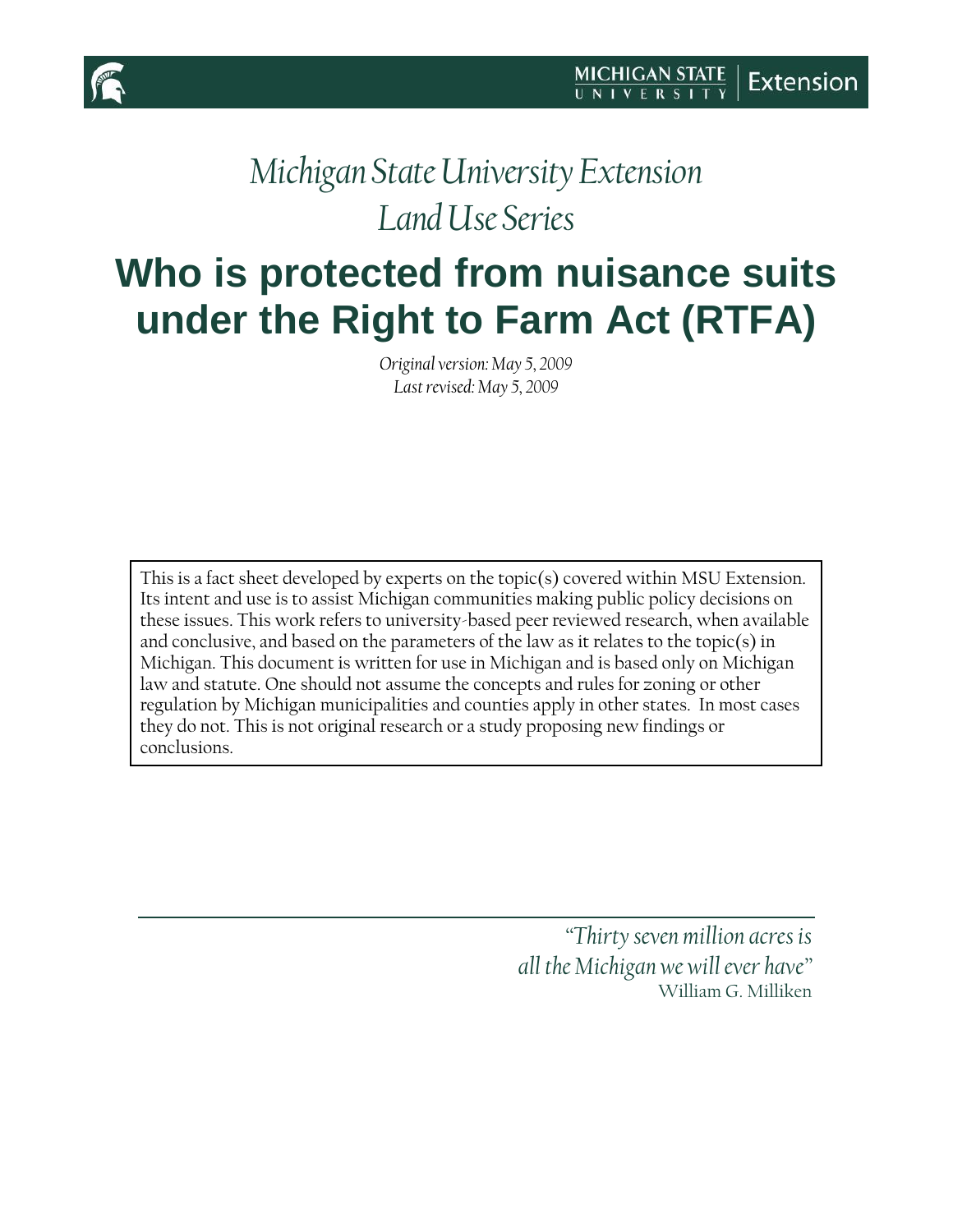### **Nuisance Suit Protection Table**



The RTFA, its interpretation, and application regularly changes. This decision-tree is up to date to the date of this publication. Please regularly check for updates at [https://www.canr.msu.edu/planning.](https://www.canr.msu.edu/planning)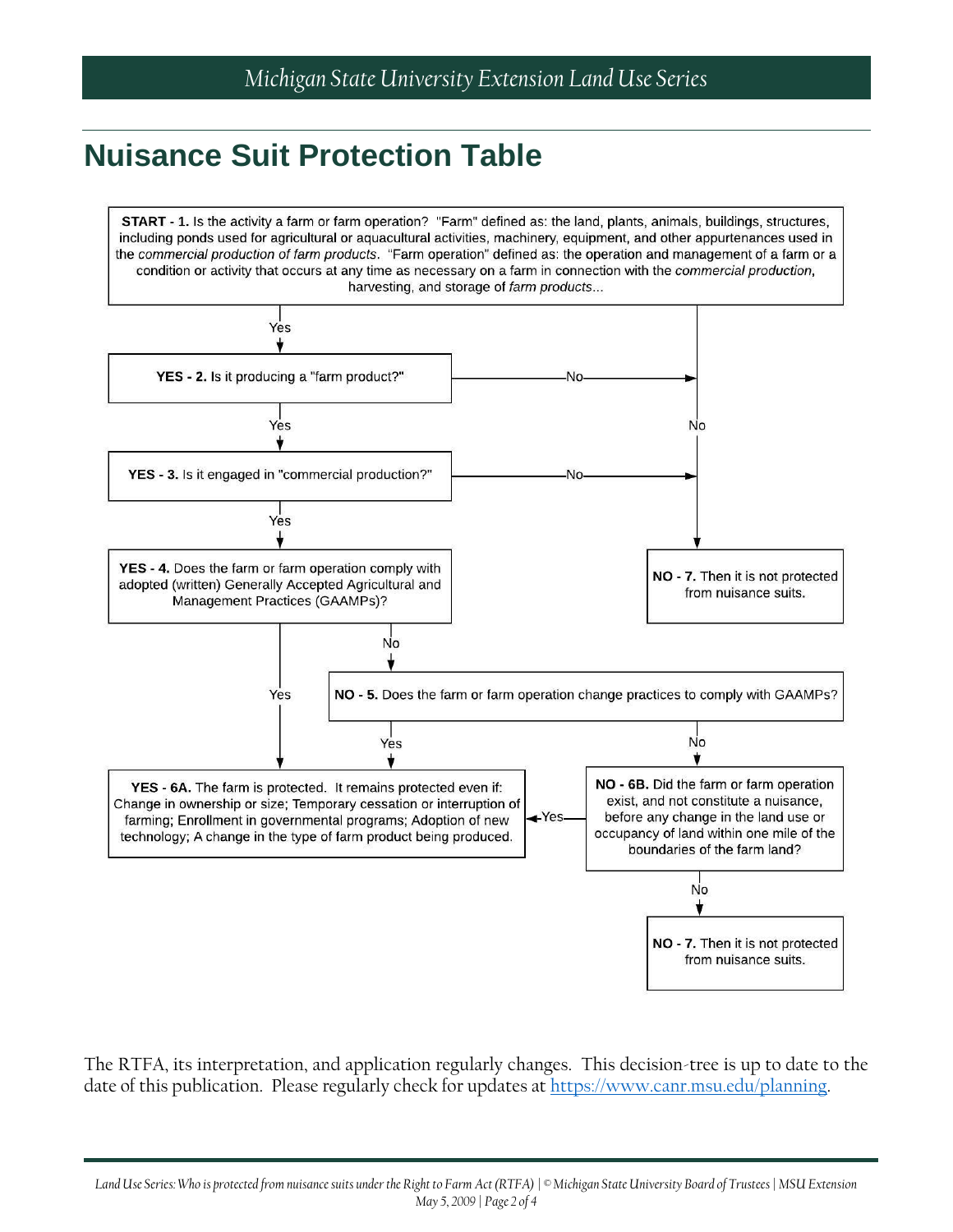## **Nuisance Suit Protection Questions**

START

**1. Is the activity a farm or farm operation?**

**"Farm" defined as: the land, plants, animals, buildings, structures, including ponds used for agricultural or aquacultural activities, machinery, equipment, and other appurtenances used in the commercial production of farm products.**

**"Farm operation" defined as: the operation and management of a farm or a condition or activity that occurs at any time as necessary on a farm in connection with the commercial production, harvesting, and storage of farm products....**

Yes, go to 2.

No, go to 7.

#### **2. Is it producing a "farm product"?**

Yes, go to 3.

No, go to 7.

#### **3. Is it engaged in "commercial production"?**

Yes, go to 4.

No, go to 7.

#### **4. Does the farm or farm operation comply with adopted (written) Generally Accepted Agricultural and Management Practices (GAAMPs)?**

Yes, go to 6A

No, go to 5.

#### **5. Does the farm or farm operation change practices to comply with GAAMPs?**

Yes, go to 6A.

No, go to 6B.

#### **6A. The farm is protected. It remains protected even if:**

- **Change in ownership or size;**
- **Temporary cessation or interruption of farming;**
- **Enrollment in governmental programs;**
- **Adoption of new technology;**
- **A change in the type of farm product being produced.**